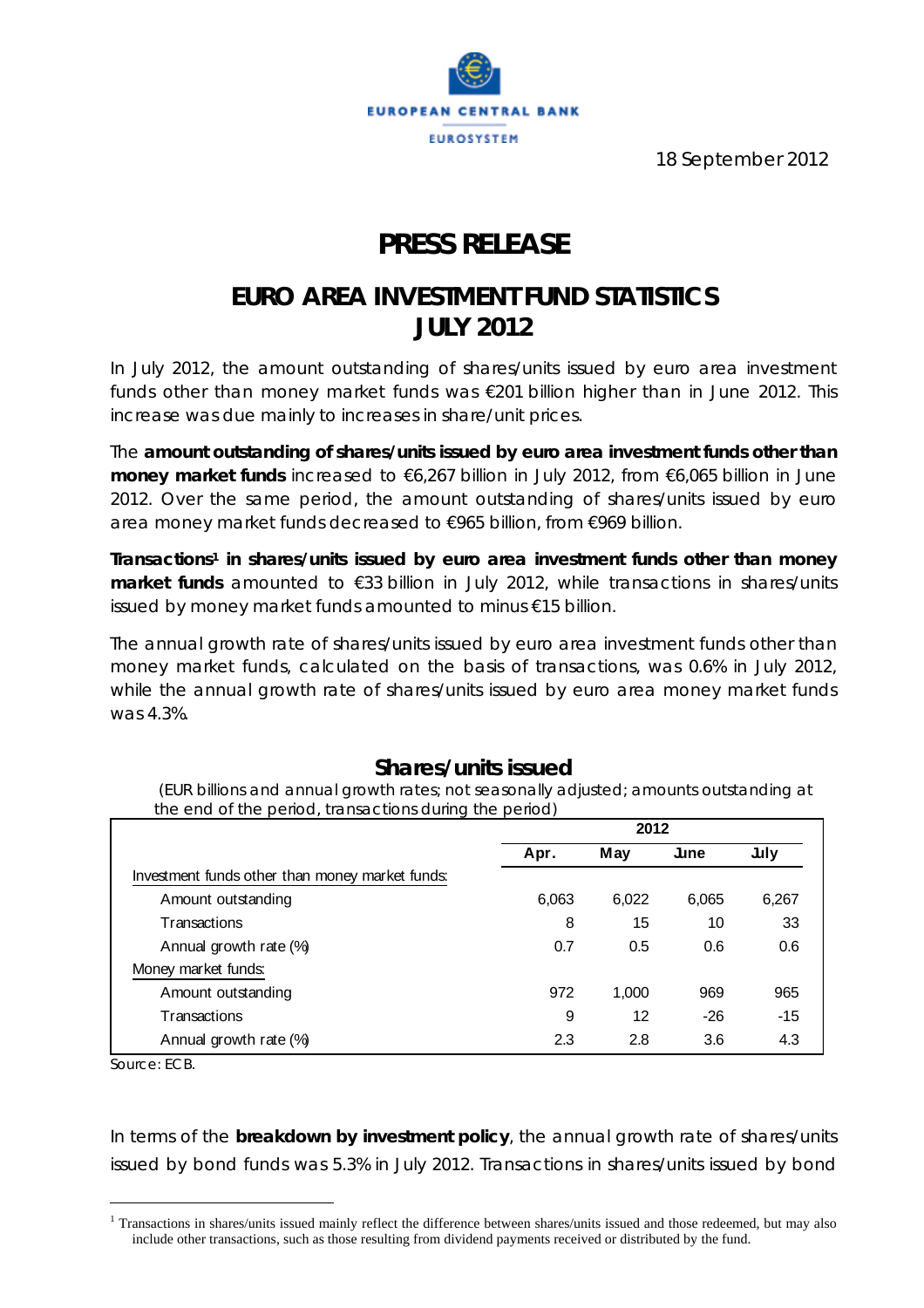funds amounted to €25 billion in July 2012. The annual growth rate and transactions of equity funds were -4.0% and minus €5 billion respectively. For mixed funds, the corresponding figures were -0.4% and €15 billion.

### *Notes*

- *Money market funds are presented separately in this press release since they are classified in the monetary financial institutions sector within the European statistical framework, while other types of investment fund are classified in the other financial intermediaries sector.*
- *Further predefined tables, statistical data and methodological notes, as well as the advance release calendar, are available in the "Statistics" section of the ECB's website under "Euro area investment fund statistics" (http://www.ecb.europa.eu/stats/money/funds/html/index.en.html) and "The balance sheets of monetary financial institutions" (http://www.ecb.europa.eu/stats/money/aggregates/bsheets/html/index.en.html).*

### **European Central Bank**

Directorate Communications / Press and Information Division Kaiserstrasse 29, D-60311 Frankfurt am Main Tel.: +49 69 1344 7455, Fax: + 49 69 1344 7404 Internet: http://www.ecb.europa.eu **Reproduction is permitted provided that the source is acknowledged.**